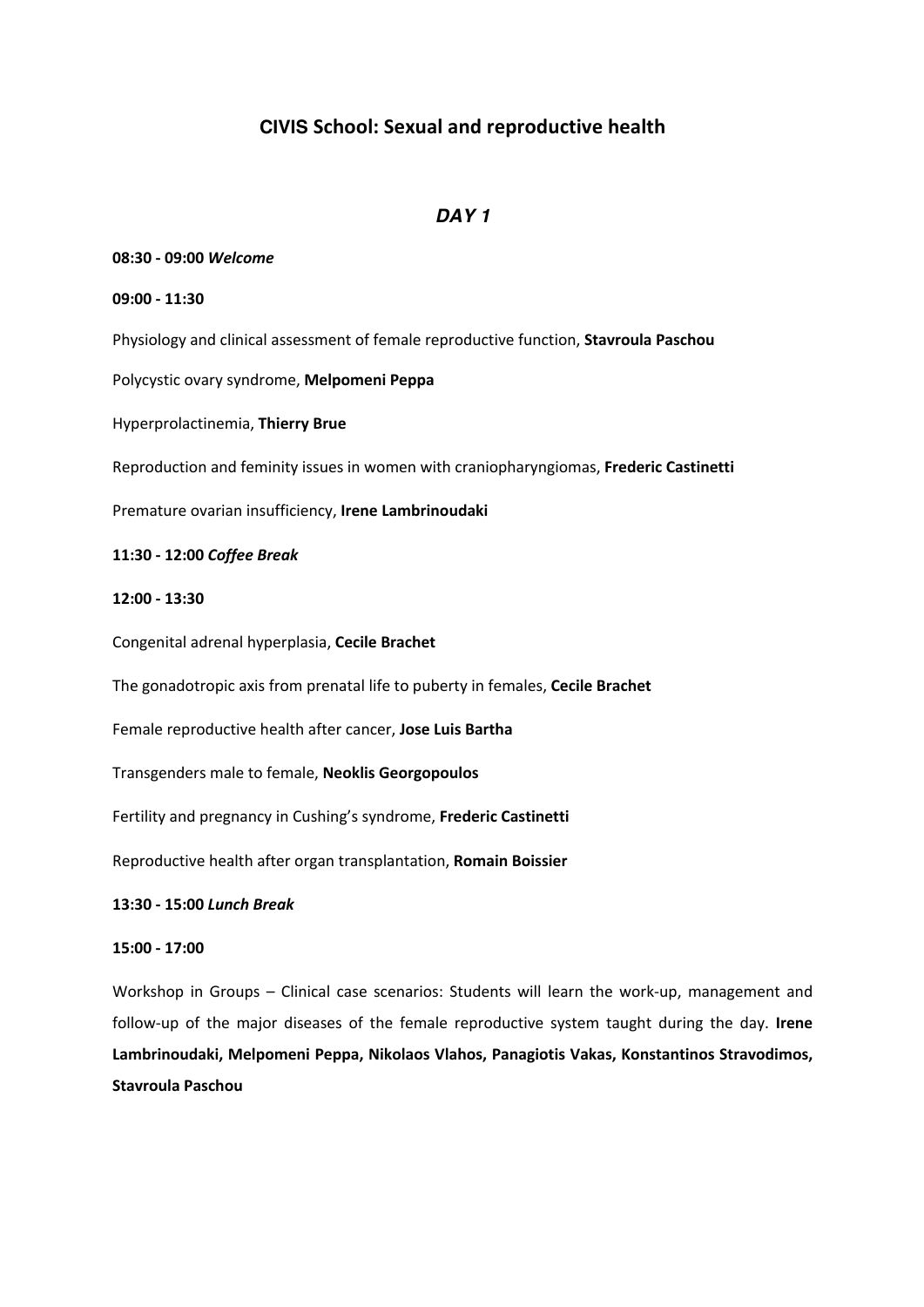## *DAY 2*

#### **09:00 - 11:30**

Physiology and assessment of male reproductive function, **Andrea Isidori**

Erectile dysfunction, **Kostas Stravodimos**

Primary male hypogonadism, **Lucio Gnessi**

Secondary male hypogonadism, **Lucio Gnessi**

The gonadotropic axis from prenatal life to puberty in males, **Cecile Brachet**

#### **11:30 - 12:00** *Coffee Break*

## **12:00 - 13:30**

Male reproductive health after cancer, **Antonio Carbone**

Testicular tumors, **Andrea Isidori**

In utero predictors of disease in later life (for both male and female), **Jose Luis Bartha**

Reproductive health after organ transplantation, **Romain Boissier**

**13:30 - 15:00** *Lunch Break*

## **15:00 - 17:00**

Workshop in Groups - Clinical case scenarios: Students will learn the work-up, management and follow-up of the major diseases of the male reproductive system taught during the day. **Irene Lambrinoudaki, Melpomeni Peppa, Nikolaos Vlahos, Konstantinos Stravodimos, Stavroula Paschou**

## *DAY 3*

### **09:00 - 11:30**

Causes of female infertility, **Melpomeni Peppa**

Causes of male infertility, **Andrea Isidori**

Work up of the infertile couple, **Nikolaos Vlahos**

#### **11:30 - 12:00** *Coffee Break*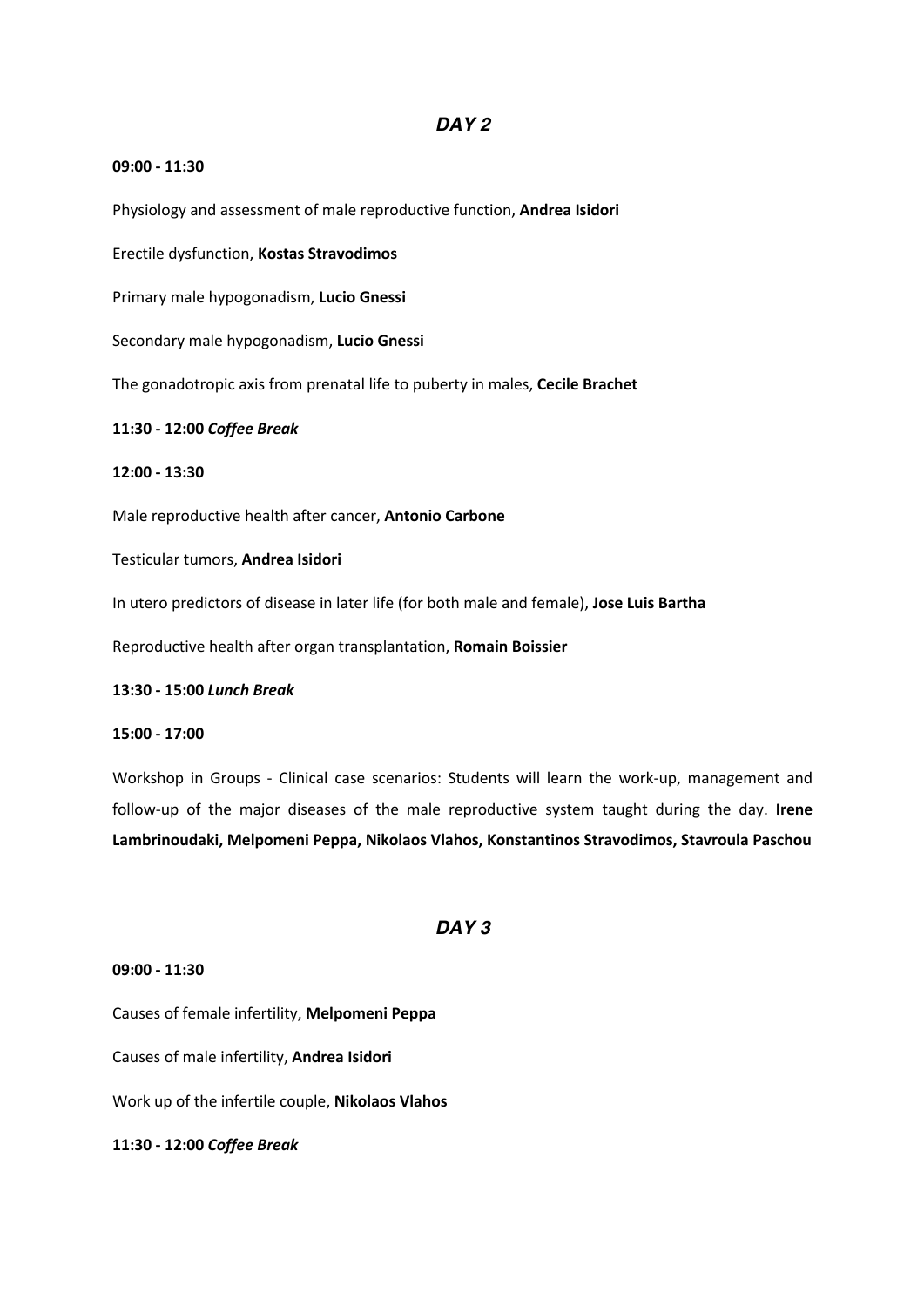#### **12:00 - 13:30**

Methods in basic research to address sex differences in metabolism and cardiovascular disease, **Sara** 

## **Cogliati**

Fertility preservation in women with cancer, **Nikolaos Vlahos**

Social freezing, **Charalampos Siristatidis**

**13:30 - 15:00** *Lunch Break*

#### **15:00 - 17:00**

Workshop in Groups – work-up and management of the infertile couple: real scenarios with patients, **Irene Lambrinoudaki, Melpomeni Peppa, Nikolaos Vlahos, Panagiotis Vakas, Konstantinos Stravodimos, Stavroula Paschou**

## *DAY 4*

#### **09:00 - 13:00**

Observership of urological, gynaecological surgeries and endocrine clinics in Groups, **Irene Lambrinoudaki, Melpomeni Peppa, Nikolaos Vlahos, Panagiotis Vakas, Konstantinos Stravodimos, Stavroula Paschou**

**13:00 - 16:00** *Break*

## **16:00 - 19:00**

Tour visit in Athens

Meeting with government departments and civil society

**20:00** *Traditional Greek Dinner with Faculty and Students*

## *DAY 5*

#### **09:00 - 11:30**

## Contraception, **Theodor Kalampokas**

Sexually transmitted diseases: prevalence and prevention, **Nikos Vlahos** Sexual health around the world. Barriers and needs: **Theodor Kalampokas**